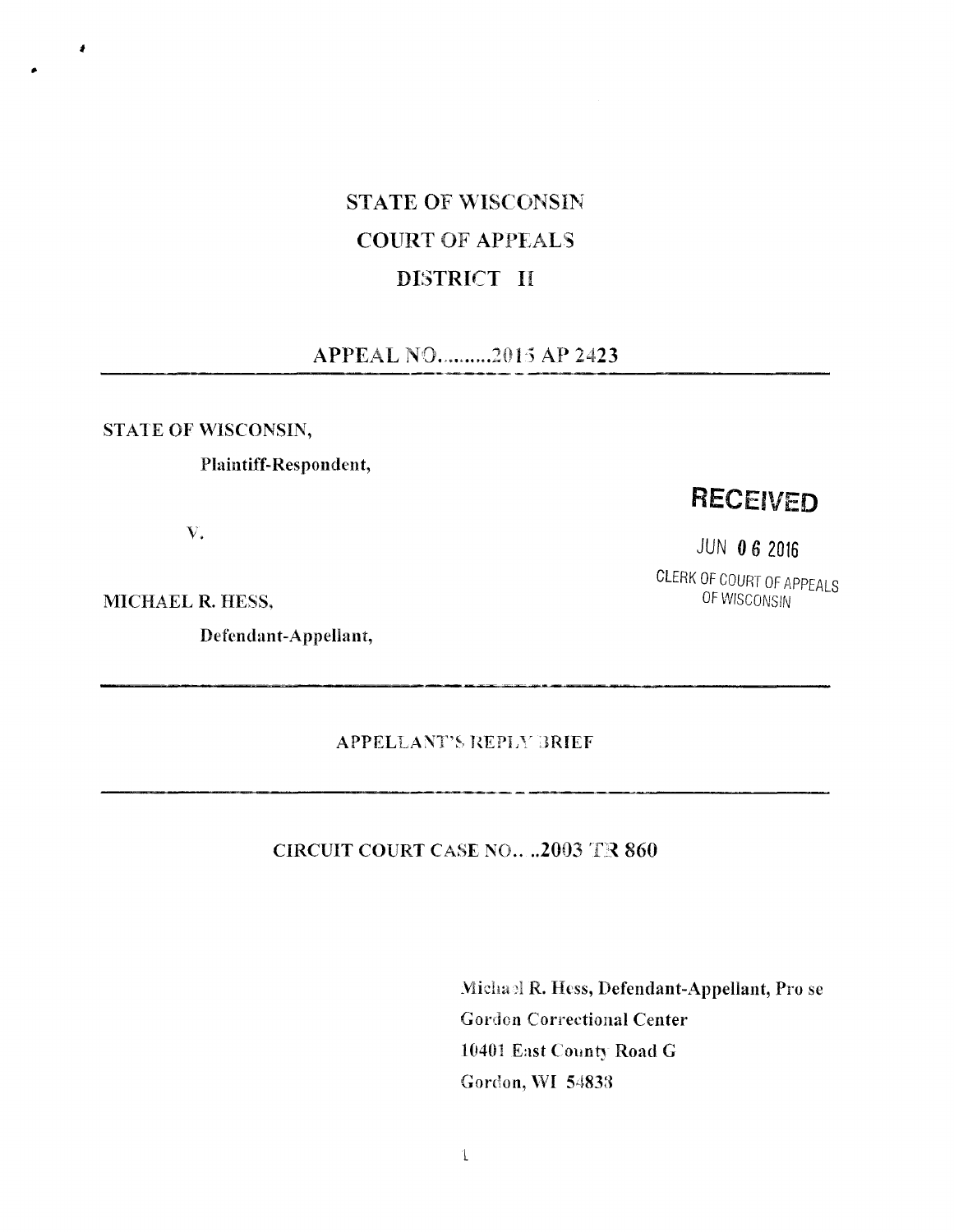## REPLY BRIEF - TABLE OF AUTHORITIES

 $\langle \bullet \rangle$ 

| <b>CASES CITED</b>                          | <b>PAGE</b> |
|---------------------------------------------|-------------|
| State ex rel M.L.B. v. D.G.H.               |             |
|                                             |             |
| Valdez v. Feldman (In re Worldwide Web Sys) |             |
|                                             |             |
| Neylan v. Vorwald                           |             |
|                                             |             |
| Emery v. Emery                              |             |
|                                             |             |
| Gerth v. American Star Ins. Co.             |             |
|                                             |             |
| Baxter v. Armon                             |             |
|                                             |             |
| Benitez v. Fasick                           |             |
|                                             |             |
| Pacurar v. Hernly                           |             |
|                                             |             |
| Taft v. Donellan Jerome, Inc.               |             |
|                                             |             |
| Federal Land Bank v. Olson                  |             |
|                                             |             |
| West v. West                                |             |
|                                             |             |
| Kohler Co. v. DILHR                         |             |
|                                             |             |
| Hefty v. Hefty                              |             |
|                                             |             |
| State v. Rydeski                            |             |
|                                             |             |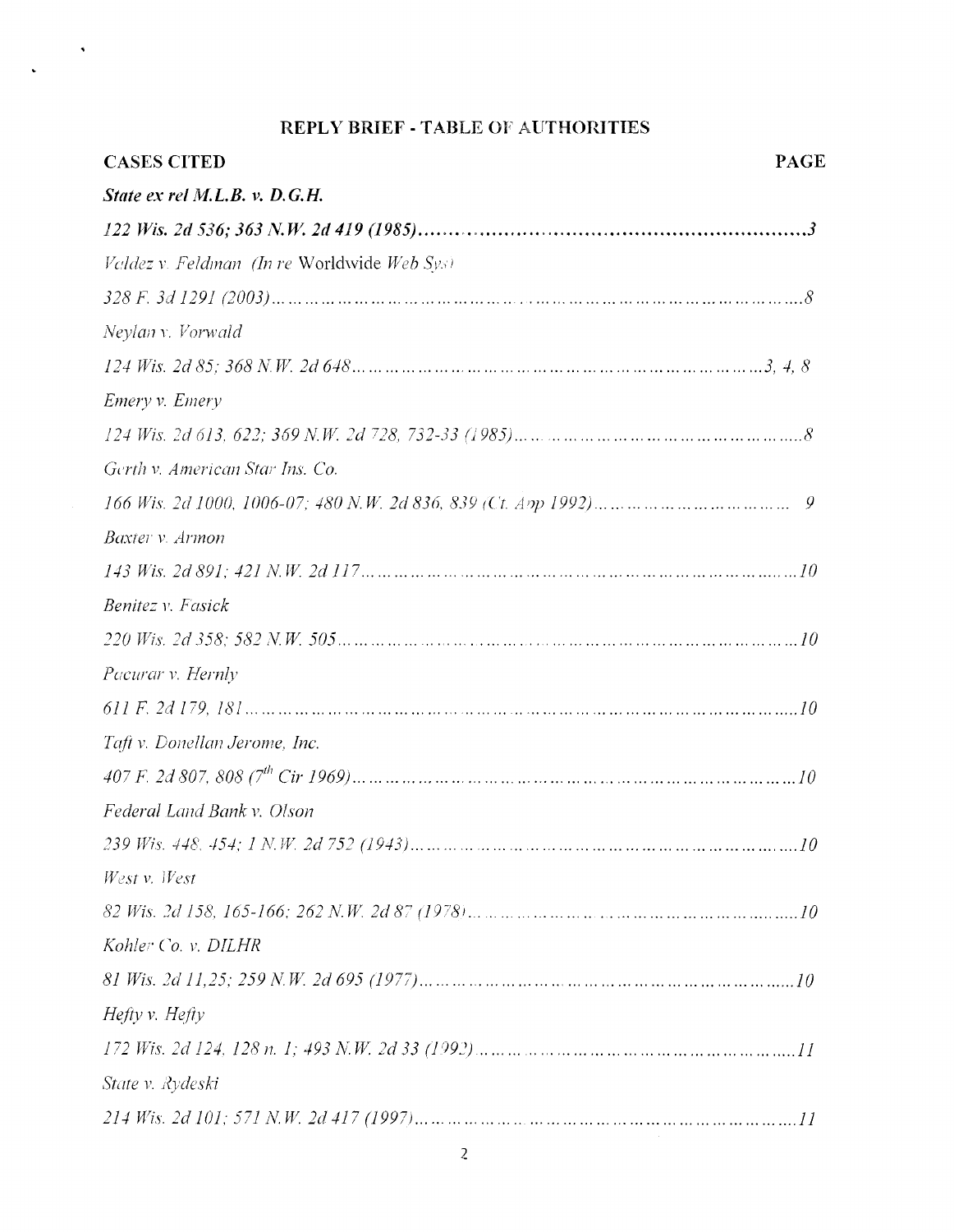| State y. Moline          |  |
|--------------------------|--|
|                          |  |
| <i>State v. Polinski</i> |  |
|                          |  |
| Halbach v. Halbach       |  |
|                          |  |
|                          |  |
|                          |  |
|                          |  |
|                          |  |
|                          |  |

#### The Respondent's argument in their Response Brief appears to be that:

Regardless of any case law, it has been <sup>11</sup> years and Hess should not be able to have a void default judgment vacated as the legal nullity it is. They appear to be claiming some type of laches argument to try to validate an invalid judgment and that there were now allegedly two notices of intent to revoke issued mailed to Hess.

#### The Respondent's response brief falls short of having <sup>a</sup> countervailing argument because:

The respondent claims it its argument that: "There is an absence of newly discovered evidence, therefore there is no legal basis for appeal".

The motion or appeal is not based on newly discovered evidence and I have not requested an appeal through newly discovered evidence. Newly discovered evidence is not required to challenge a void default judgment under Wis. Stat.  $\S$  806.07 (1) (d). The newly discovered evidence standard covers  $806.07$  (1) (a), (b) and (c) but does not include subsection "(d) the judgment is void", see *State ex rel ML.3.* v. *D.G.H. <sup>122</sup> Wis. 2d 536; <sup>363</sup> N. W. 2d 419.*

I have appealed the denial of <sup>a</sup> Motion to Vacate <sup>a</sup> Void Default Judgment as Void. This is controlled by Wis. Stat. §806.07 (1) (d) the judgment is void, and is also under the authority of*Neylan* v. *Vorwald, 124 Wis. 2d 85; <sup>368</sup> N.W. 2d 648,* and the other cases listed throughout this brief on that subject.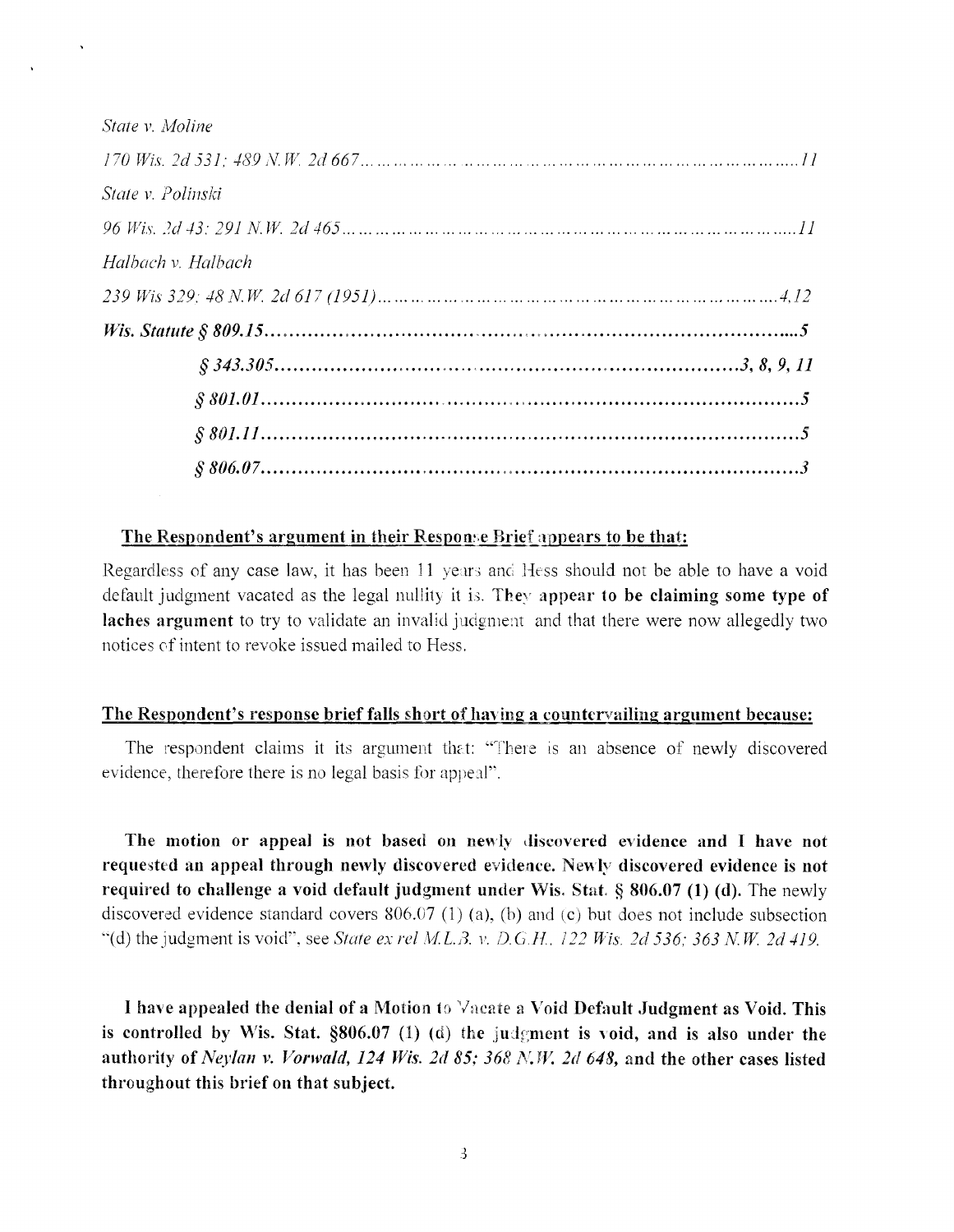My Motion to Vacate the Default Judgment was on the grounds that I was never served <sup>a</sup> Notice of Intent to Revoke and therefore the court lacked jurisdiction to enter the judgment and it is therefore void. Go ahead and count how many times the word **"void"** and **"jurisdiction"** is written throughout these briefs and motions.

**The first line on my motion to <sup>v</sup>** acate **a revocation order states:**

**"***Michael R Hess brings this motion pursuant to lYis, Stat. 806.07 on the grounds that the court imposed this revocation order without jurisdiction and violated the defendant's due process rights, thereby rendering the defaultjudgment void"*

**The Circuit** Court's **decision on that motion** I hereby **appealed states only: "***The Motion youfiled is denied, not timely, and no basis to grant, per Judge Constantine"* This **decision was eventually signed on 12-30-2015** by **another judge so I could appeal it.**

**In** *Neylan v. Vorwcdd, 124 Wis. 2d 85; 368 N. W. 2d 648,* it says • In *Halbach* **v.** *Halbach, 259 Wis.2d 329; 48 N.W. 2d 617 (1951),* the void judgment was challenged ten years after entry. The court stated that laches did not apply even if the plaintiff had been dilatory or lackadaisical in his efforts to overturn the judgment. 'It is the duty if the Court to annul **an invalid judgment'.**

The respondent is trying to apply some laches argument through presenting a scenario that all this is about some new evidence and that operates to validate an invalid judgment. That's not what this is about. This is about the default judgment being "void" because it was entered against me without me ever being served <sup>a</sup> notice of intent to revoke. The judgment is void for "lack of jurisdiction", and other constitutional protections, including due process, see *Polinski.*

The respondent asserts that the rules of civil procedure apply and cite §801.01 Stats. I agree because under § 801.11 which is the statute for personal jurisdiction, a person must be diligently served. There was no reason I could not have been personally served <sup>a</sup> Notice of Intent to Revoke. I was first under arrest and then I spent 16 days in jail and went to court. The respondent now claims without any proof that two notices were mailed to me. This is just not true, there were never even two notices issued, and none of them were ever mailed to me, EVER, and the date served section on the court's own records are blank, they never tried to explain that, and if the officer already issued one notice of intent to revoke, and served me, as the respondent claims **without** any **proof, then** why **would** he do **this** again?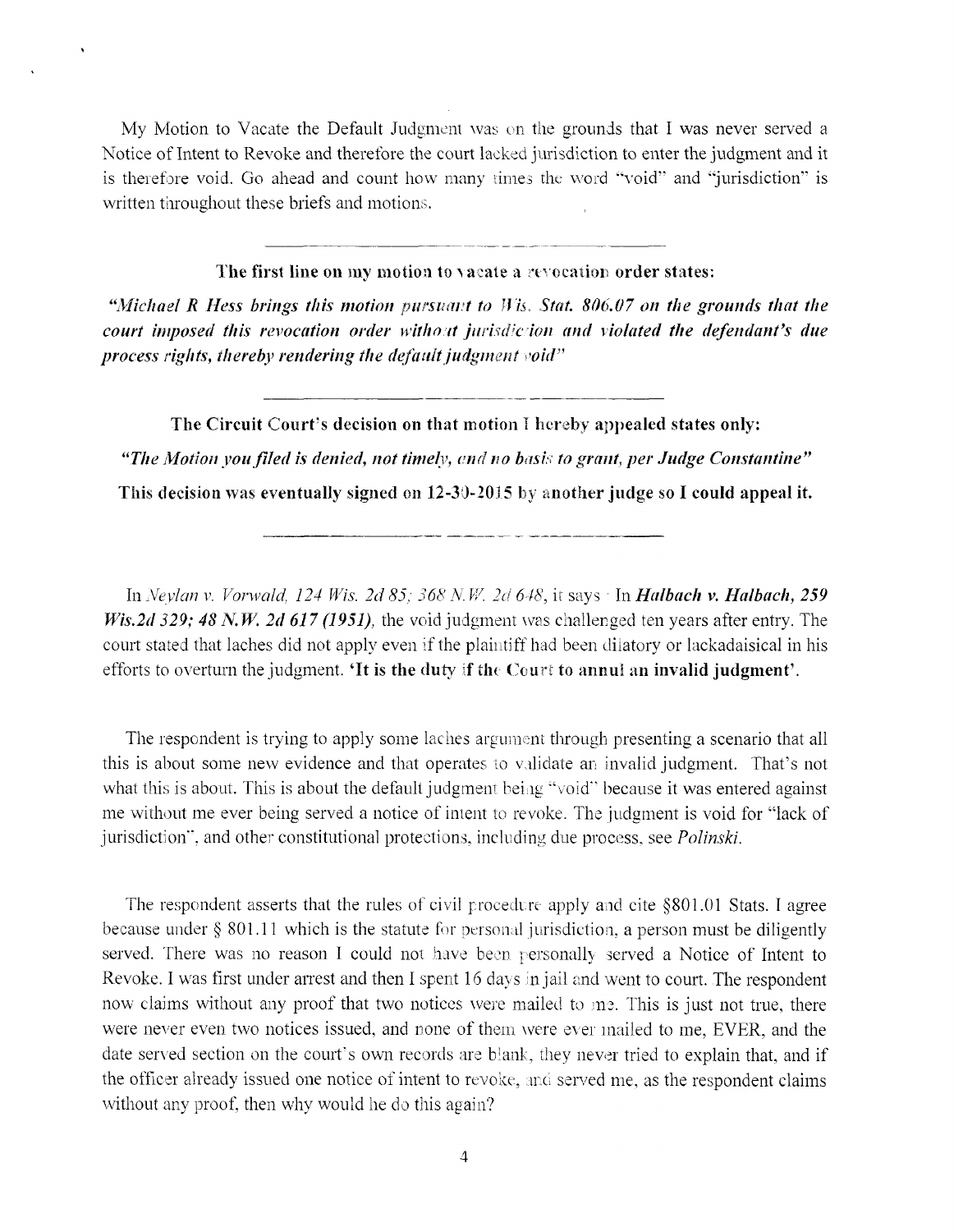This appeal is of <sup>a</sup> decision that states only **"The motion** you **filed is denied, not timely, and no** basis **to grant, per Judge Constantine".** There is no discretion here and does not say anything about it being denied based on newly discovered evidence. The transcripts in the respondent's brief are from <sup>a</sup> previous hearing before <sup>1</sup> received the **Police Record** printed on <sup>a</sup> copy of <sup>a</sup> citation that was stored inside Burlington Police Department where the public cannot rummage through any time they please, at least <sup>I</sup> don't think they can, at least not me being <sup>a</sup> felon and all.

Secondly on that subject the respondent alleges in it "issues presented" section "Is <sup>a</sup> copy of <sup>a</sup> citation that has been in existence for more than <sup>11</sup> years sufficient to form newly discovered evidence"

I'm not even arguing newly discovered evidence. <sup>1</sup> hat is <sup>a</sup> moot issue in this proceeding and something the respondent invented because they don't have any other argument. I'm arguing that this default judgment is void and I am entitled to have it removed from my record as a matter of right, however, the new information I received is not the citation itself as the respondent claims, that citation. *#* D339451-0 has nothing to do with this case <sup>2003</sup> TR 860. it is the **"Police Record"** that is printed on that same page, which was sent to me by the Burlington Police Department in December of 2014 that is the new info. This is where the officer states that he issued <sup>a</sup> notice of intent to revoke on 1-17-03. The respondent is now trying to represent this as <sup>a</sup> second notice. If this was true, and he served me a first notice, then why would he write another notice with the intent of mailing it to me? The respondent's claim does not make sense and there is nothing in any record that would suggest that there were two notices, or even <sup>1</sup> before 1-17-03

The respondent does not establish in any way that Hess was ever served a notice of intent to revoke to thereby argue jurisdiction. The respondent never argues a date on which Hess was served, they only falsely claim that the "Court Record" shows a notice of intent to revoke was mailed to the defendant. THE COURT RECORD DOE3\_NOT SHOW THIS ANYWHERE! **It also certainly does not say anywhere that "a notice of intent to revoke was mailed to the defendant's last know mailing address".**

Wisconsin Statute § 809.15 Record on Appeal is what is expected to be filed for the case record. §809,15 (1) (a) <sup>2</sup> is "Proof of service of summons or other process". There is no proof of service in the record. As a matter of fact, THERE IS PROOF OF NO SERVICE. Documents 1-1 and 1-2 entered in the record on appeal conclusively show that no service was made, the date served section is blank and the respondent does not even attempt to put <sup>a</sup> date of service out there. There is no date anywhere in any record of service being made.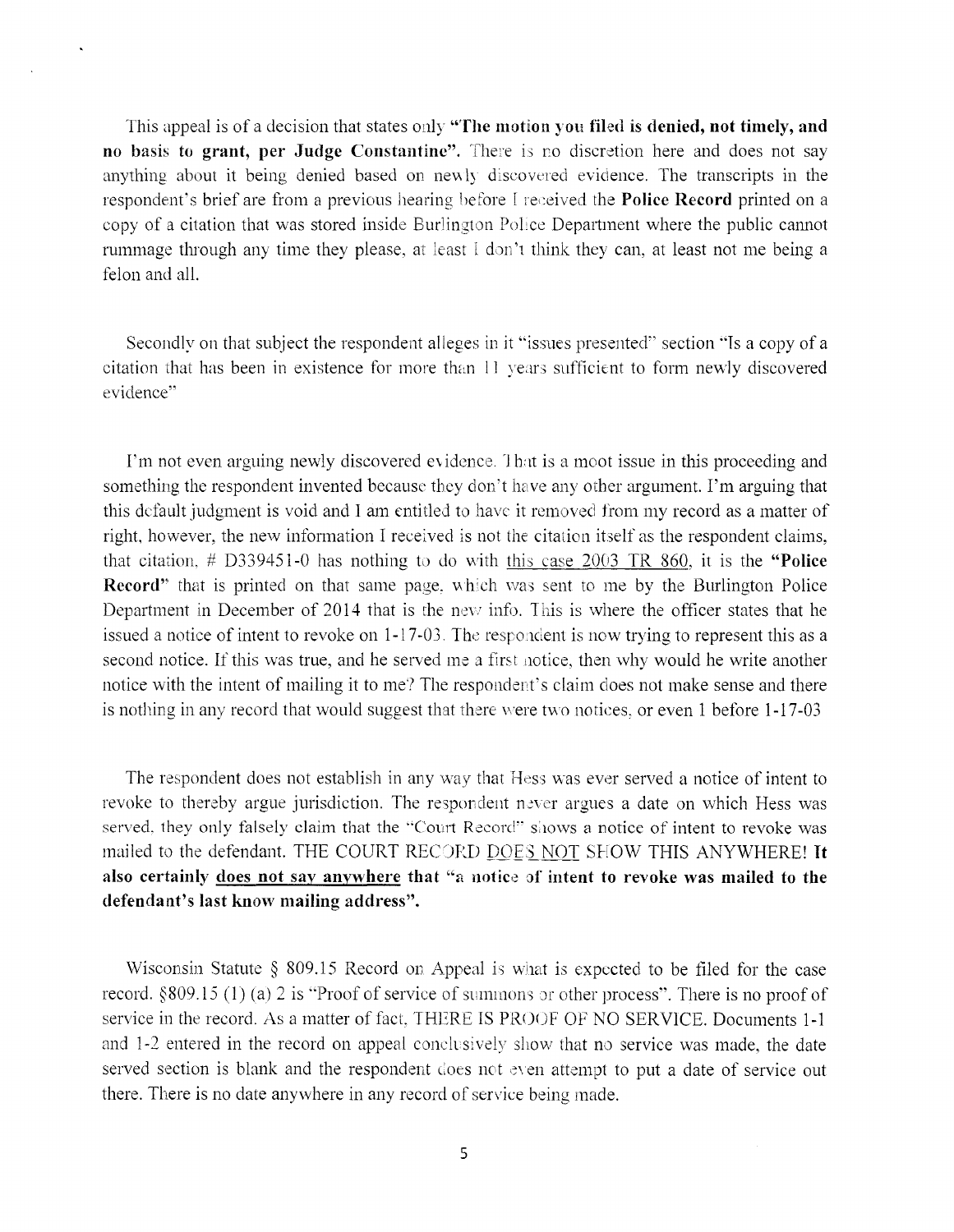The Court Record does not have a date in that section, why? Why can't the district attorney put a date on the service they ALLEGE was done by mail? A person cannot look at the facts here and the record and say Hess was served and put <sup>a</sup> date of service on it because it never happened, Hess was never served.

The attached page 202, which is also page <sup>109</sup> of the appellant's brief, is the second part of P15 in the respondent's brief. In that document the officer stated that "All of this will be mailed to the defendant". Now if you look at page 109 or pg.  $20\hat{z}$ , this is a report from the same day in which the officer states WHAT he gave another officer to mail to Hess. It states **"I then paper clipped <sup>a</sup> CITATION, A PHOTOCOPY CF** THE **BLOOD RESULTS and gave it to** Admin. Asst. Hardesty to be mailed to the defendant's address" Two things.

There is nothing mentioned about Officer Fisher giving <sup>a</sup> notice of intent to revoke to Admin. Asst. Hardesty to mail to the defendant, and secondly there is nothing to say he ever mailed the traffic citation and blood results either because the felony charges were already dismissed along with the charges in that citation the day before. On page  $205$  attached, the officer also specified what citations and paperwork he gave me, again no notice of intent to revoke mentioned.

Hess directly challenged the respondents to at least produce some kind of evidence that shows he was served <sup>a</sup> notice of intent to revoke, the respondent failed to do this because this cannot be done. You can't prove <sup>a</sup> person was served when they weren't and there cannot be evidence of some alleged event that never took place.

I believe that somewhere in the motion records from the first 2014 hearing I submitted a sworn statement that I was never served and in case you lost it here is another one: I hereby swear and affirm through my signature on this brief that I was never, ever served a notice of intent to revoke in this matter.

**Document 1-1 is blank on the date served section, and is only more proof that Hess was never served to establish jurisdiction.** This **is** the **document that according to statute is what initiated the case.** Wis. Statute  $\S 809.15$  (1) (a) 1 "The paper by which the action or proceeding was commenced" This lists Citation  $# C509994-2$  as being the commencing paper which is a felony OWI citation, not <sup>a</sup> notice of intent to revoke, it even lists <sup>a</sup> court date of 01-27-2003 at 8:30 a.m. on 1-2 of this record. This criminal citation and charges were dismissed on 1-16-03 in case 2003 CF 002.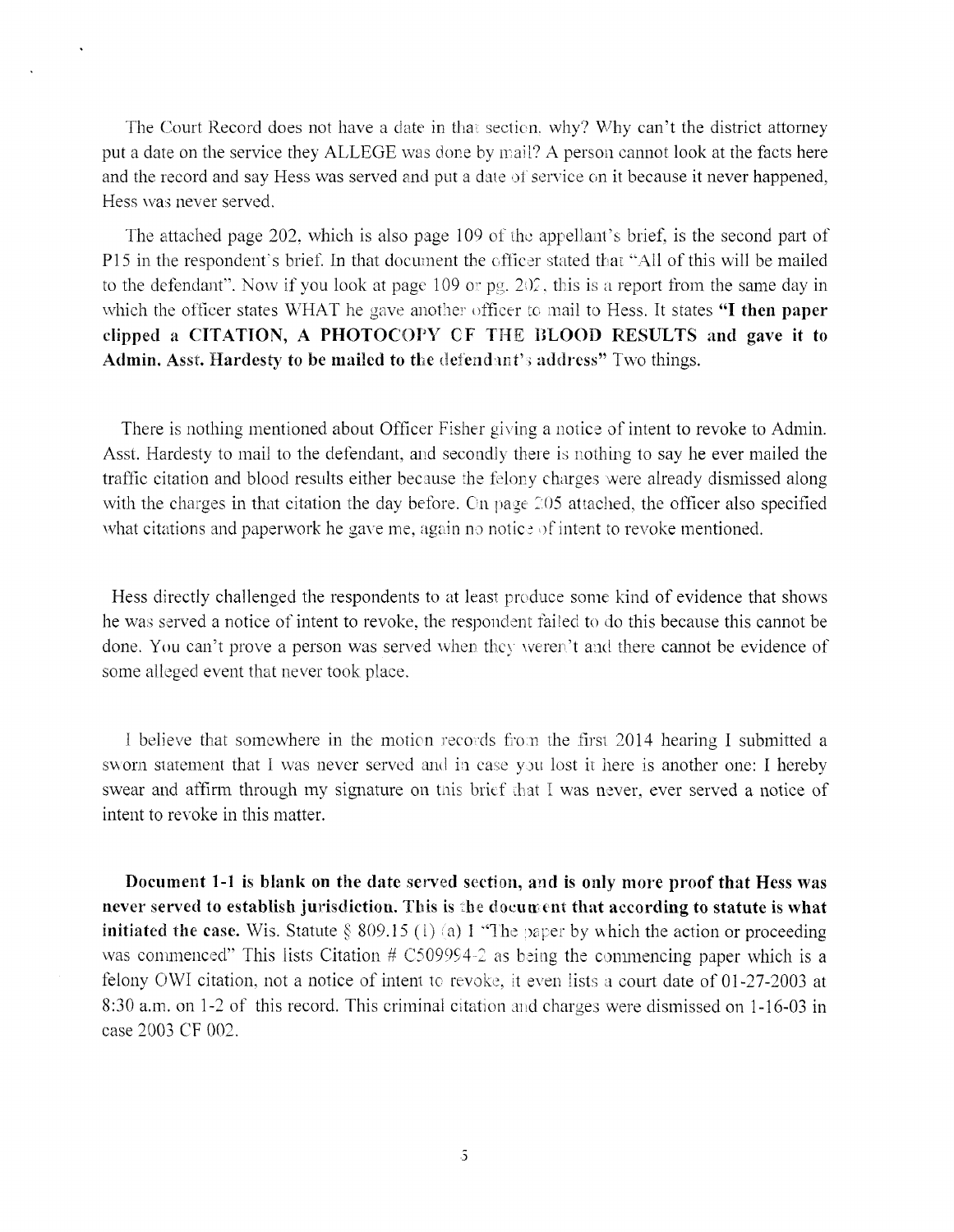Hess never waived any jurisdictional challenge. There are no missing records here either. Something can't be missing if it was never there to begin with. The court substituted <sup>a</sup> felony traffic citation for <sup>a</sup> notice of intent to revoke and that citation is fundamentally defective for that purpose because it does not show anything about <sup>a</sup> revocation or that a person must request <sup>a</sup> hearing within 10 day nor does it list where to request this hearing. This is why there is <sup>a</sup> notice of intent to revoke form, MV 3396. to be used in these fi unions.

On page <sup>11</sup> ofthe respondent's brief they are trying to allege that I am arguing that I was not personally served. I never said this either. <sup>T</sup> said INEVER SERVED, not personally, there is a difference there and they are trying to put words in my mouth.

Then on page 12 of the respondent's brief the respondent alleges that "a notice of intent to revoke was sent to the defendant at his last imow address". IT DOES NOT SAY THIS ANYWHERE, WHERE IS THE RESPONDENT READING THIS STUFF? This is all being made up by the respondent in an attempt to get my appeal dismissed because that is their job, but making things up and lying in their briefs should have some consequences. The respondent is trying to twist a new story that never happened.

IF the tables were turned, and for some reason Hess needed to prove he was served, he also would not be able to do this from the evidence presented and the records. This is because it is <sup>a</sup> fact that Hess was not served and the court was without jurisdiction to render the default judgment.

In addition, the officers police record statement states that he did issue <sup>a</sup> notice of intent to revoke on January 17, 2003 and IF this would have somehow been served to Hess, the court was still not authorized by statute to then revoke Hess's license until 30 days from the date of service or issuance, and therefore the default judgment is also statutorily unauthorized and void.

Hess was never served for the court to acquire jurisdiction and the respondent's brief and all the records do not prove otherwise. Hess has established the judgment as being void. This is not a newly discovered evidence scenario as the respondent is trying to turn this into because they cannot prove there ever was a notice of intent to revoke either filed with the court or mailed to Hess. The record on appeal establishes that Citation C509994-2 was filed in case, 2003 TR 860, see 1-1 and 1-2, not a notice of intent to revoke, there is nc copy of a notice of intent to revoke in the recoid on appeal or anywhere else.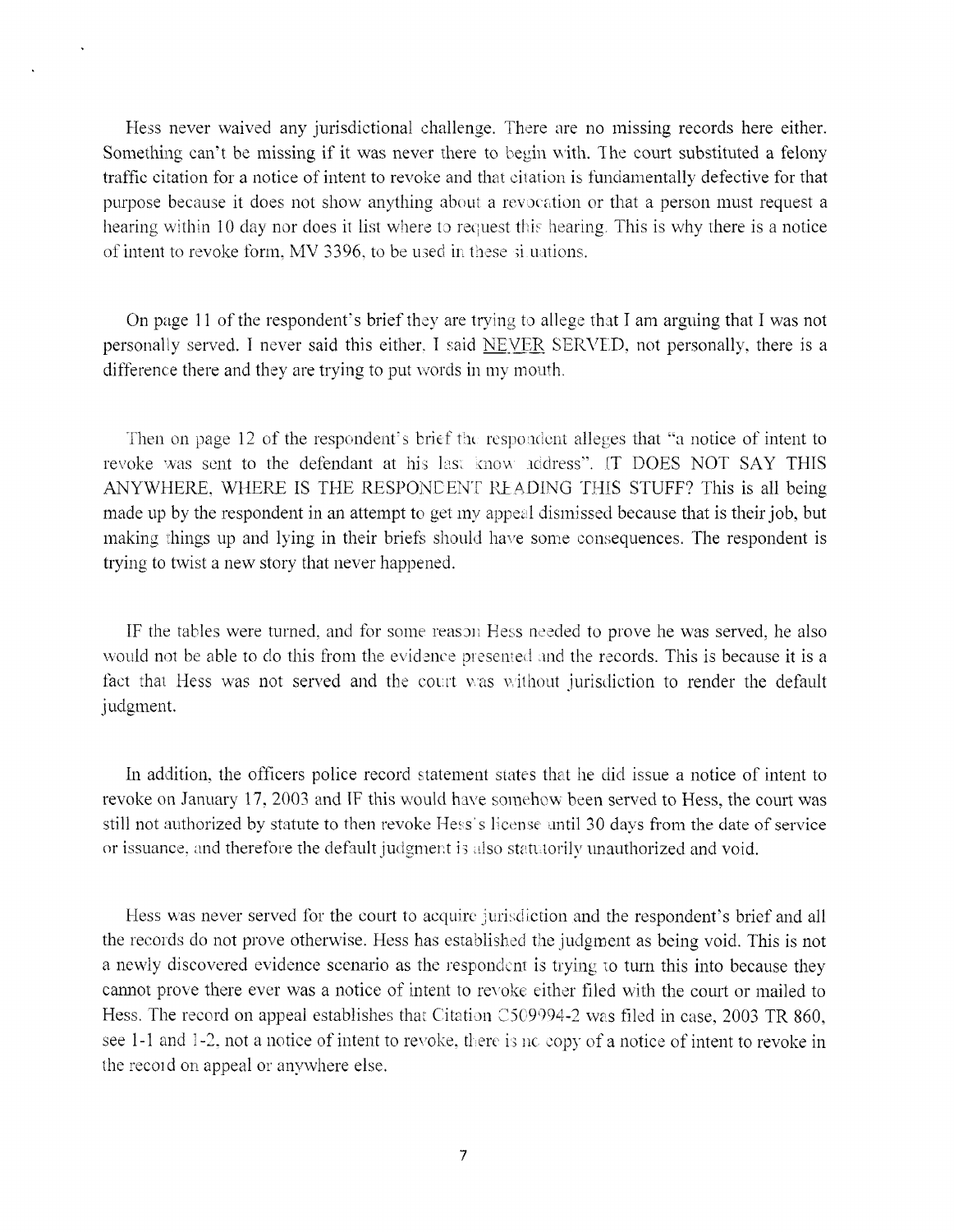Per the rules of appellate procedure  $\S 309.15(1)(a)1$ , these document, 1-1 and 1-2, are what initiated the case and there is no service date there. This is not something Hess could manipulate because these are court controlled records that indicate Hess was never served, exactly as he claims. This backs up everything Hess says about not being served and Hess did not even have this evidence when he brought this appeal, this is just icing on the cake.

The respondent is trying to create an alternative theory of <sup>a</sup> first and second notice of intent to revoke as being issued and mailed to Hess. As I said in my addendum to the brief I've recently seen a copy of a notice of intent to revoke, form MV 3396. These forms are color coordinated carbon copies that are to be mailed to all parries so if in fact there was <sup>a</sup> second notice of intent to revoke issued and filed that should be in the court record too. There is no notice of intent to revoke listed in the court record after January 17, 2003. the date the officer wrote in his report that he "issued'' this notice. One of these colored copies is supposed to be mailed to the district attorney too, so they should have multiple copies if this were true. The respondent is making up stories with no evidence to back it up.

Why did the court not get <sup>a</sup> copy of this and tile it in the record as the respondent claims? IF there were two notices issued, as the respondent is tiying to invent, then there should be two entries in the court record, but there is not. The DMV is also supposed to get a copy of this notice of intent to revoke and they also have no record of this notice, see  $\S$ 343.305(9) Stats.

In *Neylcm* v. *Vorwald, <sup>124</sup> Wis. 2d 85; <sup>368</sup> K. W. 2d 648,* @ Footnote <sup>14</sup> it recites that "A party attacking a judgment as void need show no meritorious claim or defense or other equities on his behalf; he is entitled to have the judgment treated for what it is, a legal nullity, but he must establish that the judgment is void". *Footnote <sup>14</sup> contains several other case laws that are relevant to this situation.*

Here, Hess has established that "the judgment is void" in several different scenarios:

A. The Court never acquired personal jurisdiction through Wis. Stat. §343.305(9)(b) because Hess was never served or given in any way a "Notice of Intent to Revoke", ever, (see 1-1), and the default judgment is void in that aspect. The officer did not even attempt to exercise reasonable diligence to serve Hess <sup>a</sup> notice of intent to revoke, see *Emery* v. *Emery, 124 Wis. 2d 613, 622; 369 N.W. 2d 728. 732-33 (1985).*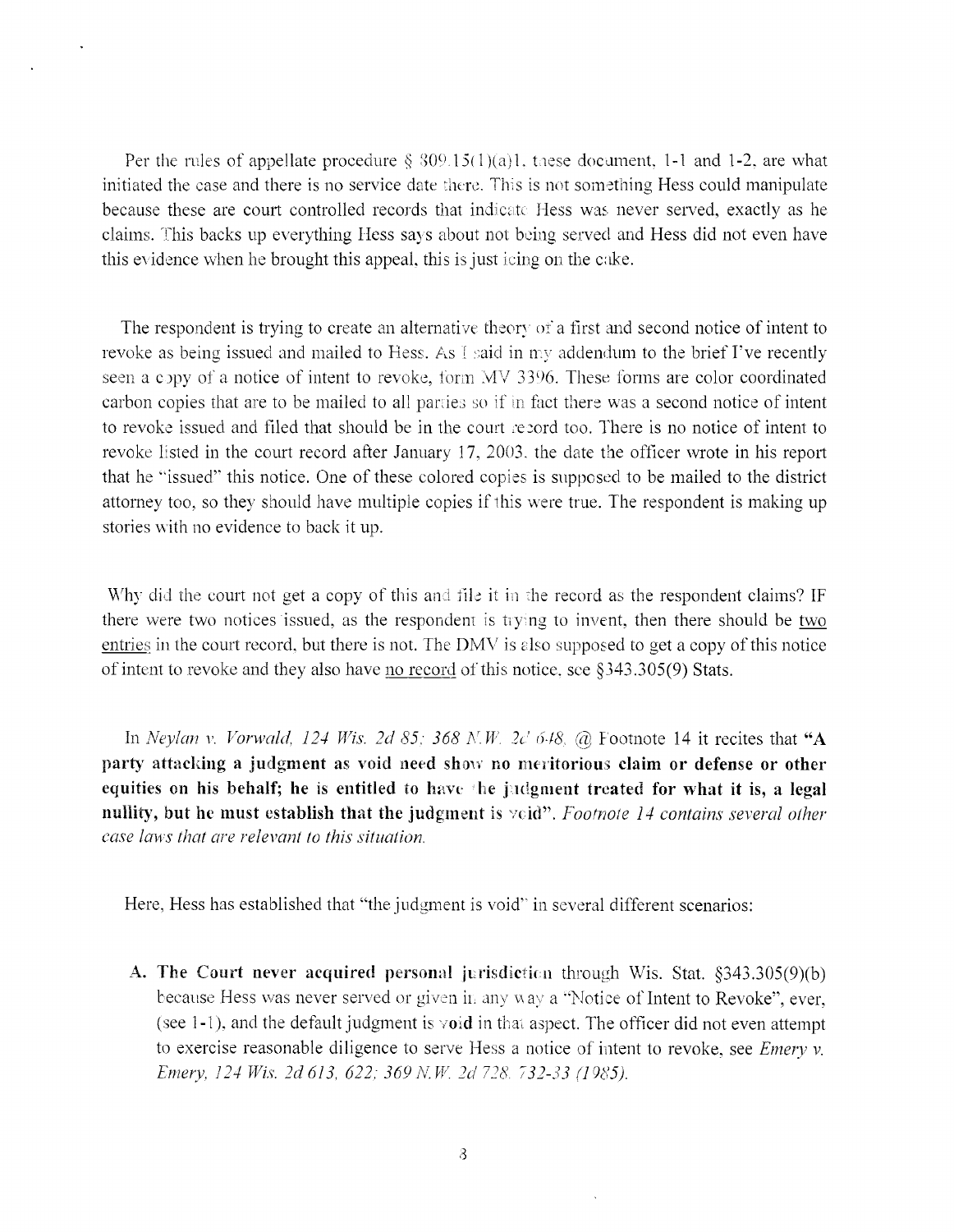**B.** This **default judgment** was **entered** contrary to **due** process and it is **void** in that way too, because it was entered without ever informing Hess or giving him a opportunity to request a hearing before the default judgment was entered, again because he was never given the "Notice of Intent to Revoke" as statutorily required. That information is to be provided in the notice along with the name and address of the court, this never happened!

 $\ddot{\phantom{0}}$ 

C. The Court was not statutorily authorized to revoke Hess's license on the date that it did. and because the default judgment is not statutorily authorized, it is also **void** in that way. Exhibit-3, page <sup>108</sup> of the appellant's brief provides that the officer, in his own written words, "issued" <sup>a</sup> notice of intent to revoke on **1-17-2003** and he then had INTENDED TO SEND HESS A COPY, but never did. He gave papers to Admin. Asst. Hardesty to be mailed to Hess but the notice of intent is not one of those papers. These are his own words, see appellant's brief page 109. Ex-2 attached as page 202.

Wis. Statute  $\S 343.305(9)(a)4$  states in part that: If no request for a hearing is received within the 10-day period, the revocation commences 30 days after the notice is issued.

Likewise Wis. Statute §343.305(10) states in part: **"after the person has been served"** if no hearing was requested, the revocation period shall begin 30 days after the date of the refusal.

Here, the **"effective date"** printed on the revocation order, or default judgment is shown as effective on **01-31-2003,***14 days after it was allegedly issued,* not 30 days.

Hess was never served to satisfy 343.305(10) and the only place **where** a notice of intent to revoke is mentioned clearly states that one vis ''issued'' on **1-17-2003,** and therefore this is not *30 days after the notice was issued*, assuming lie did actually write or issue one which there is no proof of that either, that does not satisfy the requirements of 343.305(9)(a)4.

A trial court properly exercises it's discretion when ii examines the relevant facts, applies the proper standard of law and, using a demonstrated rational process, reaches a conclusion that <sup>a</sup> reasonable judge could reach, *Gerth* v. *American Star Ins. Co.. 166 Wis. 2d 1000. 1006-07; 480 N.W. 2d 836, 839 (Ct. App 1992).* As you see below, there are many judges that conclude there is no time limit to vacate <sup>a</sup> "void" default judgment, and here the judge specifically wrote "not timely filed", so what I conclude is that many other reasonable judges reached <sup>a</sup> different decision. Here the trial court erroneously exercised its discretion because it did not use any discretion at all, or at least did not explain the rationale behind the single sentence written decision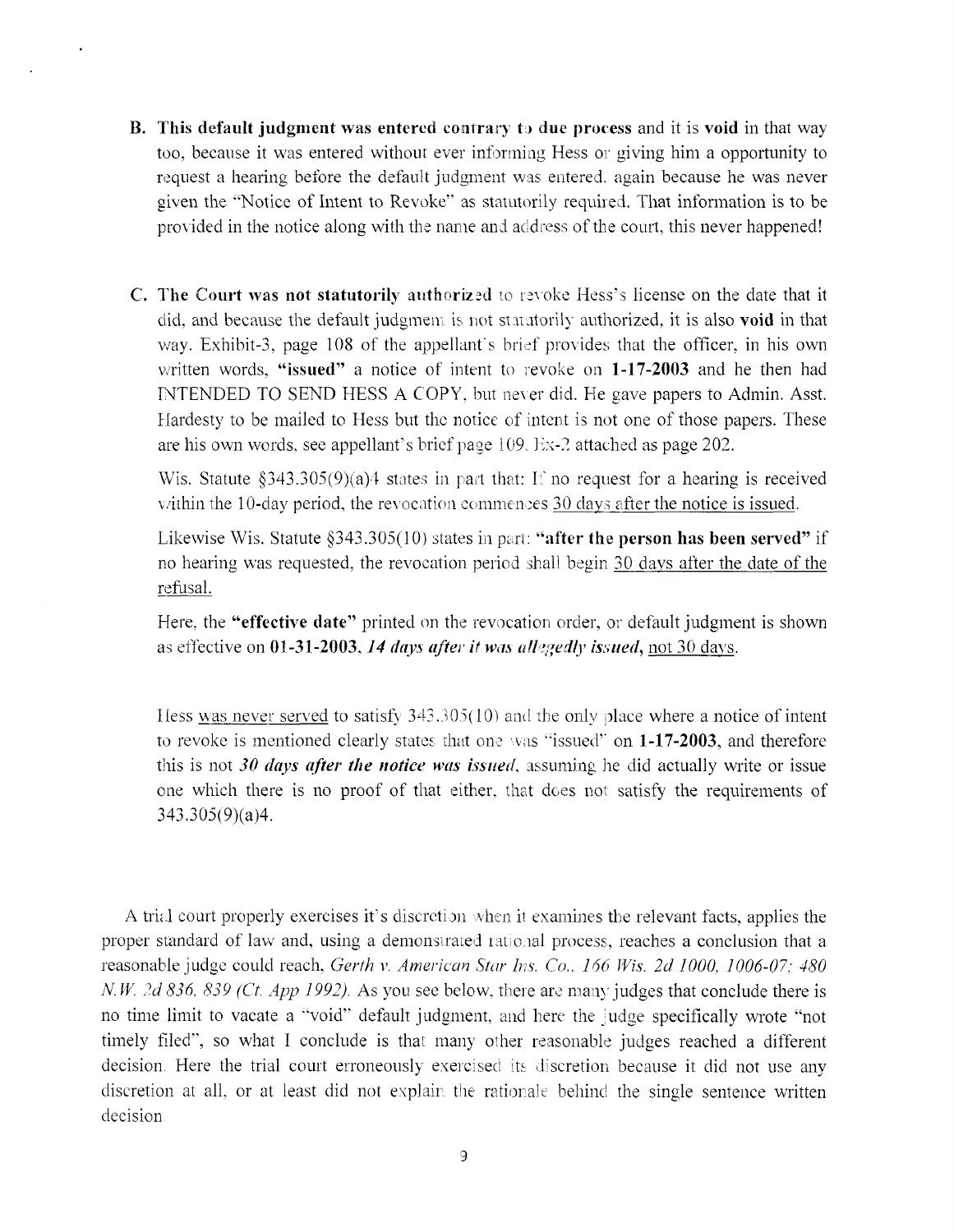If the trial court would have looked into it, the court would have known <sup>a</sup> "void" default judgment being challenged for lack of jurisdiction can be vacated at any time and one can also challenge a "void judgment'" at any time and there are many case laws on this, here are a few: *Baxter* v. *Armon, <sup>143</sup> Wis. 2d 891; <sup>421</sup>* A". IF. *2d ll~r; Benitez* v. *Fasick, 220 Wis. 2d 358; <sup>582</sup> NW. 2d 505; Pacurar* v. *Hernly, 611 F. 2d 179, 181; Taft* v. *Domllan Jerome, Inc., 407 F. 2d 807, 808 (7th Or. 1969); Federal Land Bank v. Olson, 239 Wis. 448. 454. <sup>1</sup> NW 2d 752(1943); Westv. West, 82 Wis. 2d 158. 165-166; 262 N.W. 2d 8~(J978); Kohler Co. v. DILHR, 81 Wis. 2d 11, 25; 259 N.W. 2d 695(1977).*

If the respondent were to have it their way, a person could never use any new information or evidence they later come upon to have <sup>a</sup> basis :o challenge <sup>a</sup> void judgment. I understand that the respondent has filed their brief and is just trying to do their job but making things up such as multiple notices and mailings that never happened is getting <sup>a</sup> little out of line.

There was <sup>a</sup> previous hearing on 10-20-2014 in which I brought up the same issue about jurisdiction and the judgment being void. The transcripts in the respondent's brief are from that hearing. This appeal is not from that hearing or oral decision.

I claimed beforehand that I was never served and when the circuit court filed the record on appeal you see the date served box is empty, fully supporting my previous claims of never being served. Now IF there had been a date served in there then the state would have an argument but they just don't.

During that hearing the judge just refused to reopen the case. That was not a motion to reopen the case. This new motion also was not a motion to reopen the case. It was a motion to vacate <sup>a</sup> default judgment in which Hess specifically challenged and questioned the court's jurisdiction which would then render the judgment void because he was never served. There are also case laws on this which I've read and this could also be an erroneous exercise of discretion, or abuse of discretion before the terminology was changed, depending on the date of the case law, the term was changed in 1992, see *Hefty* v. *Hefty, 172 Wis. 2:1124, 128 n.l; 493 N.W. 2d 33 (1992).*

It appears that the clerk of court, has mistakenly substituted the felony criminal citation C509994-2, from felony case 2003 CF 002, for <sup>a</sup> notice of intent to revoke in the record in this civil case, 2003 TR 860, and because it is apparently being used as the notice of intent to revoke pursuant to §343.305(9)(a), it is FUNDAMENTALLY DEFECTIVE in that aspect because  $\S$ 343.305(9)(a) requires the notice to: inform the person that he has 10 days to request a hearing for the revocation to the court whose address is listed on the notice. There is nothing on this citation that even remotely suggests that this is a civil revocation proceeding and the person must request a hearing. This was a felony OWI citation and mentions nothing about any revocation proceeding at all and does not even list the correct statute, it is an OWI citation per  $$346.63(1)(a)$ Stats., not an implied consent notice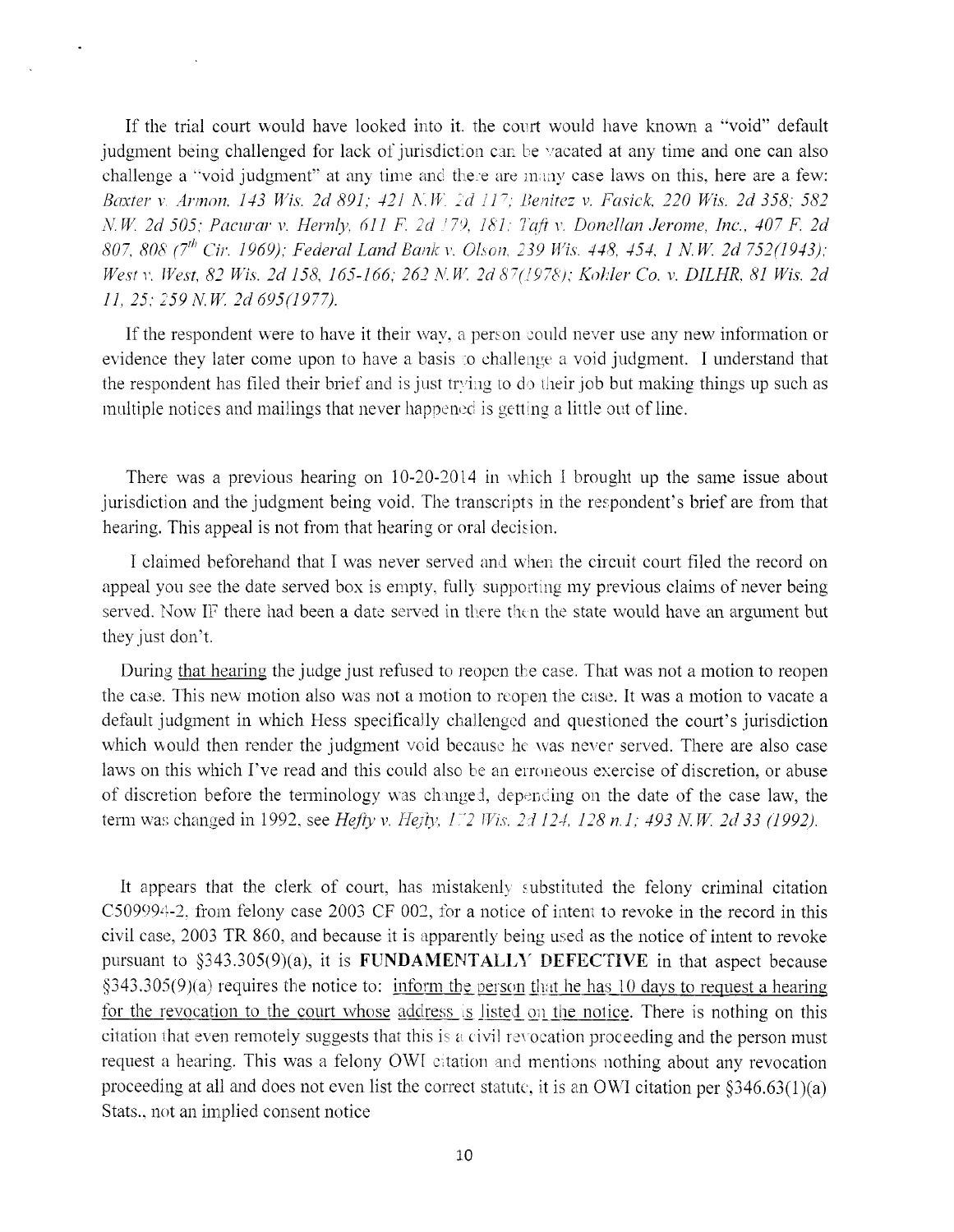A notice of intent to revoke is intended to be ''immediately'" issued, see *State* v. *Rydeski, 214 Wis. 2d 101; 571 N.W. 2d 417(1997)* though in *State v. Moline, 170 Wis. 2d 531; 489 N.W. 2d 667,* which is an earlier case, the court implies that the ''shall immediately be served" is directory not mandatory. Either way though, **service to the person** is **required to adhere to due process,** this is explained in *State* v. *Polimki, 96 Wis. 2d 4s: 291 N. W 2d 465.*

The respondent brought up the *Moline* case in their brief suggesting that immediate service is not required. Here Hess was NEVER SERVED, either immediately or any time since.

#### SERVICE IN ITSELF IS MANDATORY FOR JURISDICTION

Because service was never made and because the Racine Circuit Court has substituted a felony criminal citation that is fundamentally defecti ve to be used as <sup>a</sup> notice of intent to revoke, this absolutely violates Hess's due process rights, without <sup>a</sup> doubt. There may also be some other misconduct there in falsifying the court records. I'll leave that issue alone for now but I do want the issue in the record through this brief in case of any further proceedings.

The main issue is whether or not this default judgment is void, this is the issue, and as Hess has proved throughout his briefs and attachments, using the police and court records as proof, the default judgment is just that, VOID, a legal nullity. Vacating a void judgment is mandatory and it is not <sup>a</sup> discretionary ordeal, if it is void it must be vacated, see *Halbach* v. *Halbach, <sup>259</sup> Wis. 329; N.W. 2d 617, (1951).*

This default judgment should be voided just because of the fact that this case was initiated through the use of Criminal Citation  $\#C509994-2$  being substituted as a notice of intent to revoke, and plated with a different statute in the record. **This case and information was never properly filed,** and these reasons too would infringe on Hess's due process rights. These records are falsified in that respect, regardless of whether it was intentional or not.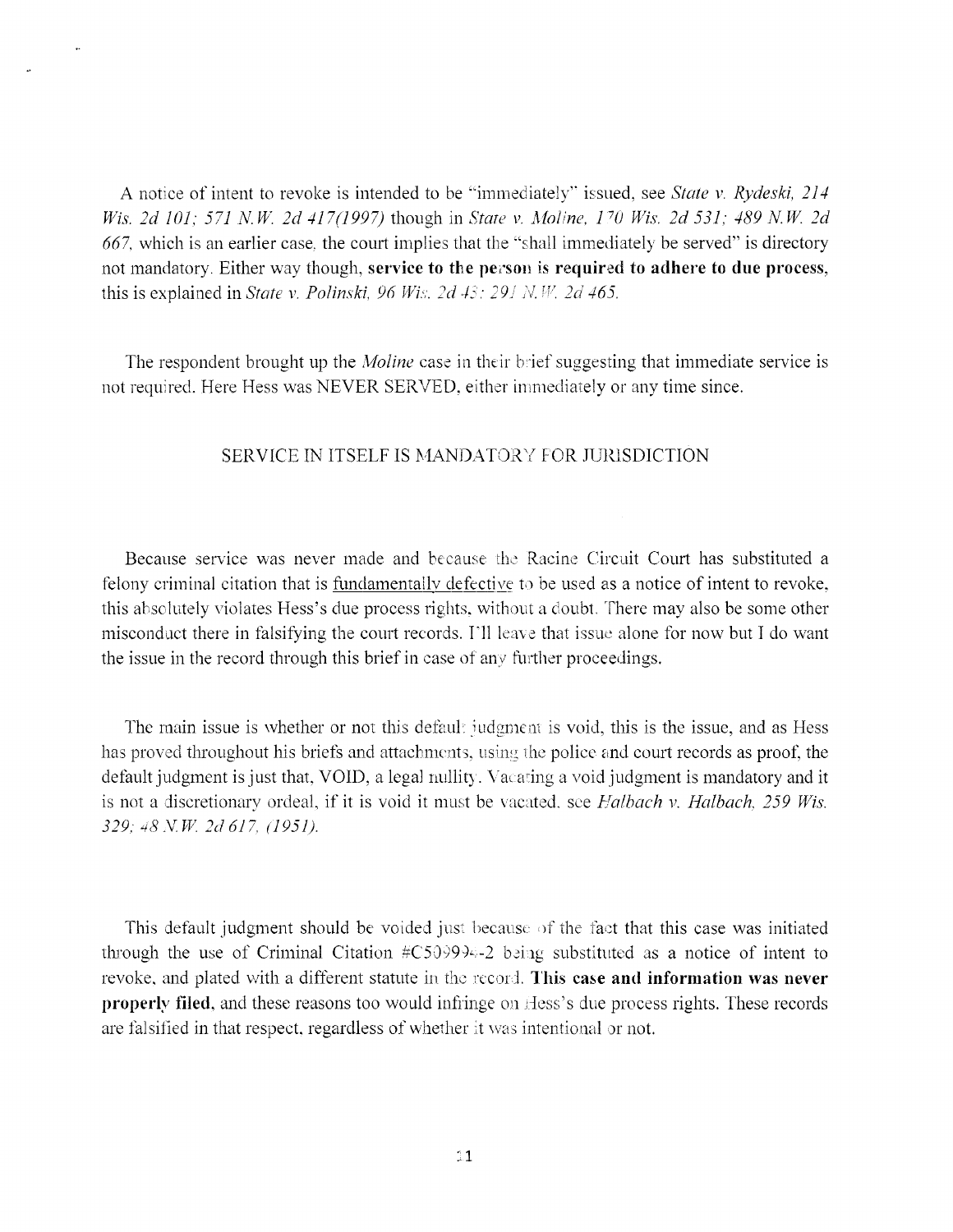And although it's too late and really not relevant to this appeal, if I would have been given <sup>a</sup> hearing, there was no refusal, and I could have proven that back then before my license was ever revoked. Now the revocation has been served and i can never get that back, but I do want this void default judgment removed from all my records and that is the point of this appeal, to clear my record of this.

#### Statement on publication

I believe that publication is necessary because civil default judgments such as this are being counted as criminal offenses under the penalty phase for OWI offenders and there must be accurate records kept if the State uses these default judgments to put people in prison, and there should be some definitive avenue for challenging these civil "criminal offenses".

Publication is also needed to establish <sup>a</sup> date on which these type of revocations are to begin, 343.305 has two different start dates as previously explained in the brief in chief

Publication should also mandate if possible, <sup>a</sup> proof of service for <sup>a</sup> notice of intent to revoke and a date of that proof of service so the court knows exactly when the person was given notice.

### FINAL CONCLUSION

For these reasons and those brought forth in my Brief and Addendum to the Brief I am respectfully requesting that the Court order that the "void default judgment" be adjudged as such and ordered to be removed from all Court Records and my Driving Record with the Department of Transportation.

Dated this  $27<sup>TH</sup>$  day of May, 2016

Respectfully Submitted,

Michael R. Hess, Defendant-Appellant, Pro-se